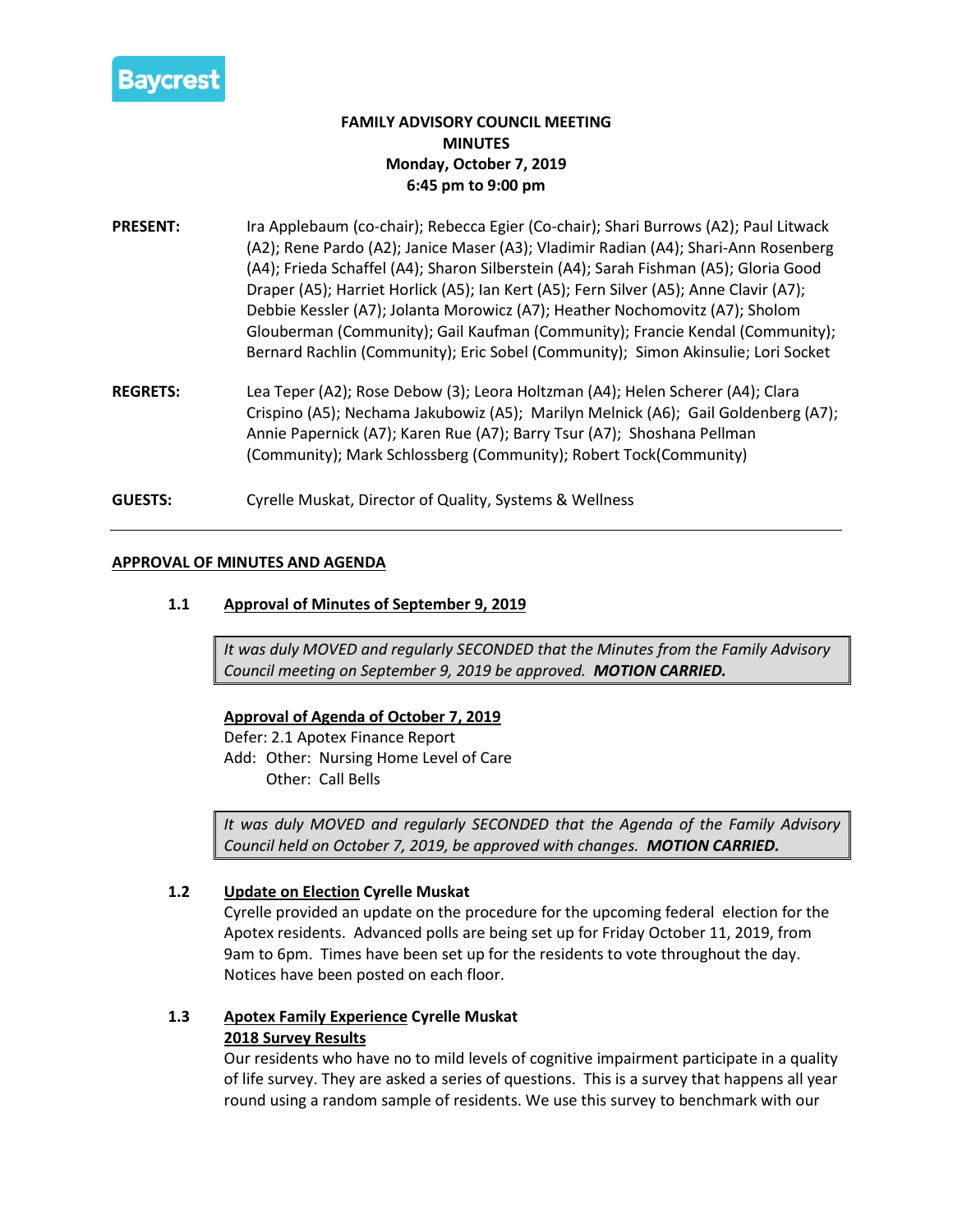peers in the Seniors Quality Leap Initiative (SQLI). From January 1 to December 31, 2018, we heard from 103 residents.

For the family survey, we got the input from the FAC in the development of the survey. The survey was sent out to all families of residents living in the Apotex in December 2018. There was also an on-line link. We had 139 responses. The survey included questions on the family's experience as well as the family's perception of the resident's experience.

Cyrelle's presentation included a comparison of our resident experience survey with results from the surveys from other members of SQLI. Cyrelle focused on the area of Social Life, noting we can learn from other homes who have better results than the Apotex. We have developed a toolkit from the homes who perform well. This information is also shared with the therapeutic recreation team.

For the family survey, 13 of the questions were rated positively and 19 were rated less favourably, mostly in the area of activities. Results show that we need more activities on evenings and weekends.

Cyrelle highlighted activities we are currently working on:

- Collaboration with SQLI. Learning from best practices of homes which perform well on the Quality of Life surveys.
- Improved recreation program evaluations
- Inter-generational programs with the students from Bialyk
- Changes in how we celebrate birthdays in the Apotex
- Team-sharing program

The FAC members provided the following feedback:

- Bring back Dan, the storyteller
- Don't use videos, but bring back live presenters
- We need more porters for evening and weekend programs
- PSW's often put residents to bed right after dinner, so they don't have an opportunity to go to evening programs
- Need more accessibility to programs
- Watching youtube concerts on the TV's in the recreation room (such as Elton John or Queen)
- Expand the volunteer program
- Customize one on one programs
- Live-stream technology to show concerts in the resident's rooms
- Access to other recreation programs in the building (such as volunteer piano players)
- Sabbath observance programs with local schools
- Sunday concerts –reserve a section for Apotex residents
- More religious topics, other than Friday afternoon
- Yiddish/jewish-speaking conversational groups
- TV channel options should be displayed at each TV station, and don't keep the channel on CNN news.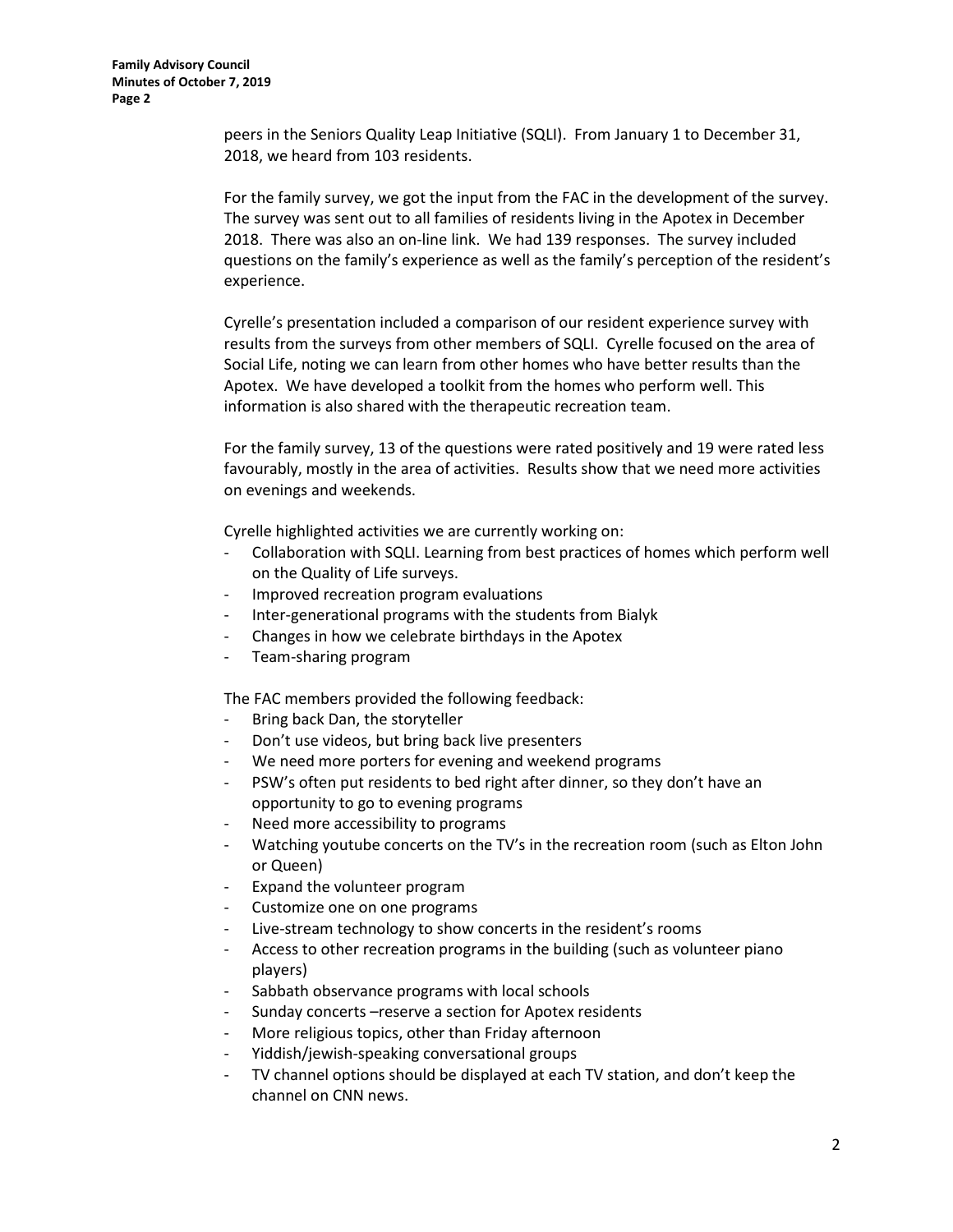### **2019 Survey**

### **ACTION**:

*1. Lori to send out the 2019 Survey to the FAC member for review and comments.*

# **1.4 Apotex Update Simon Akinsulie**

### Budget Cuts

The Ministry of Long Term Care had announced that they were making changes to the funding for long term care facilities. These changes have been delayed until the next fiscal year, most likely in April 2020. We are still waiting for specifics as to what the changes will look like. We continue working on acquiring the most funding allowed through our case mix index. This is a scoring system per resident measuring their complexity of care. Funding is received based on this calculation.

# PSW Recruitment

We are completing the recruitment of new PSWs in the Apotex. We had 71 vacancies, of which 55 were filled by our current part time and casual PSW staff. We held 3 job fairs to recruit for the additional positions, plus enough new PSWs to fill our part time and casual pools. We have started the orientation training for the new PSWs. The first co-hort had 11 trainees, the second had 20 trainees and the third session had 32 trainees. The orientation is 5 to 7 days, which includes job shadowing on the units.

### Managers in the Apotex

We now have one manager responsible for each floor in the Apotex.

### Registered Staff – Leadership training

We have started leadership training for all our registered staff, including RNs and RPNs. The training program lasts 8 weeks and we will be putting all the registered staff through the program.

### **2.0 NEXT MEETING**

The Family Advisory Council will next meet on Monday November 11, 2019 at 6:45pm in the Exton Boardroom.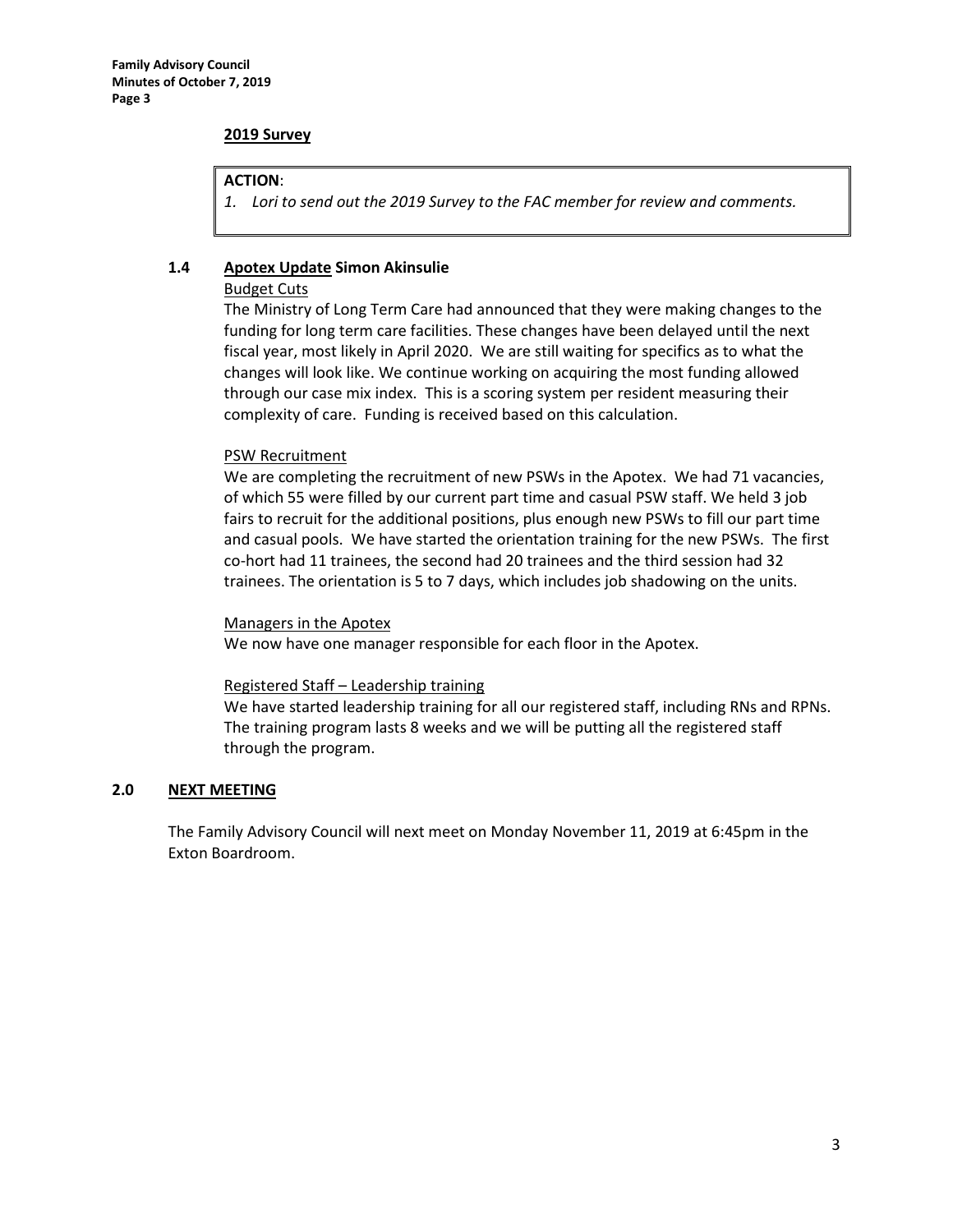

# **FAMILY ADVISORY COUNCIL MEETING MINUTES Monday, November 11, 2019 6:45 pm to 9:00 pm**

- **PRESENT:** Ira Applebaum (co-chair); Rebecca Egier (Co-chair); Paul Litwack (A2); Rene Pardo (A2); Janice Maser (A3); Shari-Ann Rosenberg (A4); Frieda Schaffel (A4); Sharon Silberstein (A4); Harriet Horlick (A5); Heather Nochomovitz (A7); Gail Kaufman (Community); Shoshana Pellman (Community); Simon Akinsulie; Lori Socket
- **REGRETS:** Shari Burrows (A2); Lea Teper (A2); Rose Debow (3); Leora Holtzman (A4); Vladimir Radian (A4); Helen Scherer (A4); Clara Crispino (A5); Sarah Fishman (A5); Gloria Good Draper (A5); Nechama Jakubowiz (A5); Ian Kert (A5); Fern Silver (A5); Marilyn Melnick (A6); Anne Clavir (A7); Gail Goldenberg (A7); Debbie Kessler (A7); Jolanta Morowicz (A7); Annie Papernick (A7); Karen Rue (A7); Barry Tsur (A7); Sholom Glouberman (Community); Francie Kendal (Community); Bernard Rachlin (Community); Mark Schlossberg (Community); Eric Sobel (Community); Robert Tock(Community)
- **GUESTS:** Brian Mackie, Vice President, Finance & Chief Financial Officer Rheta Fanizza, Executive Vice President, Residential and Community Programs

# **APPROVAL OF MINUTES AND AGENDA**

**1.1 Approval of Minutes of October 7, 2019**

*It was duly MOVED and regularly SECONDED that the Minutes from the Family Advisory Council meeting on October 7, 2019 be approved. MOTION CARRIED.*

**Approval of Agenda of November 11, 2019**

*It was duly MOVED and regularly SECONDED that the Agenda of the Family Advisory Council held on November 11, 2019, be approved with changes. MOTION CARRIED.*

# **1.2 Apotex Finance Report Brian Mackie, Vice President, Finance and Chief Financial Officer**

Rebecca introduced Brian Mackie. Brian presented an overview of the key issues regarding the Apotex financial situation. The Ministry allocates \$42.2million in total revenue for long term care across a number of categories. There are 4 envelopes for funding. The total expenses for the Apotex are \$51million.

# Envelope #1: Nursing & Personal Care (NPC)

This envelope covers off RNs, RPNs and PSWs. We receive \$22.7million from the ministry for this envelope. The funding is largely based on a per diem/per head basis as determined by the ministry. There is some additional funding as a result of reporting on clinical acuity, however, this amount is minimal. Simon explained about the additional funding for the case mixed index funding. We are currently spending \$25.7million on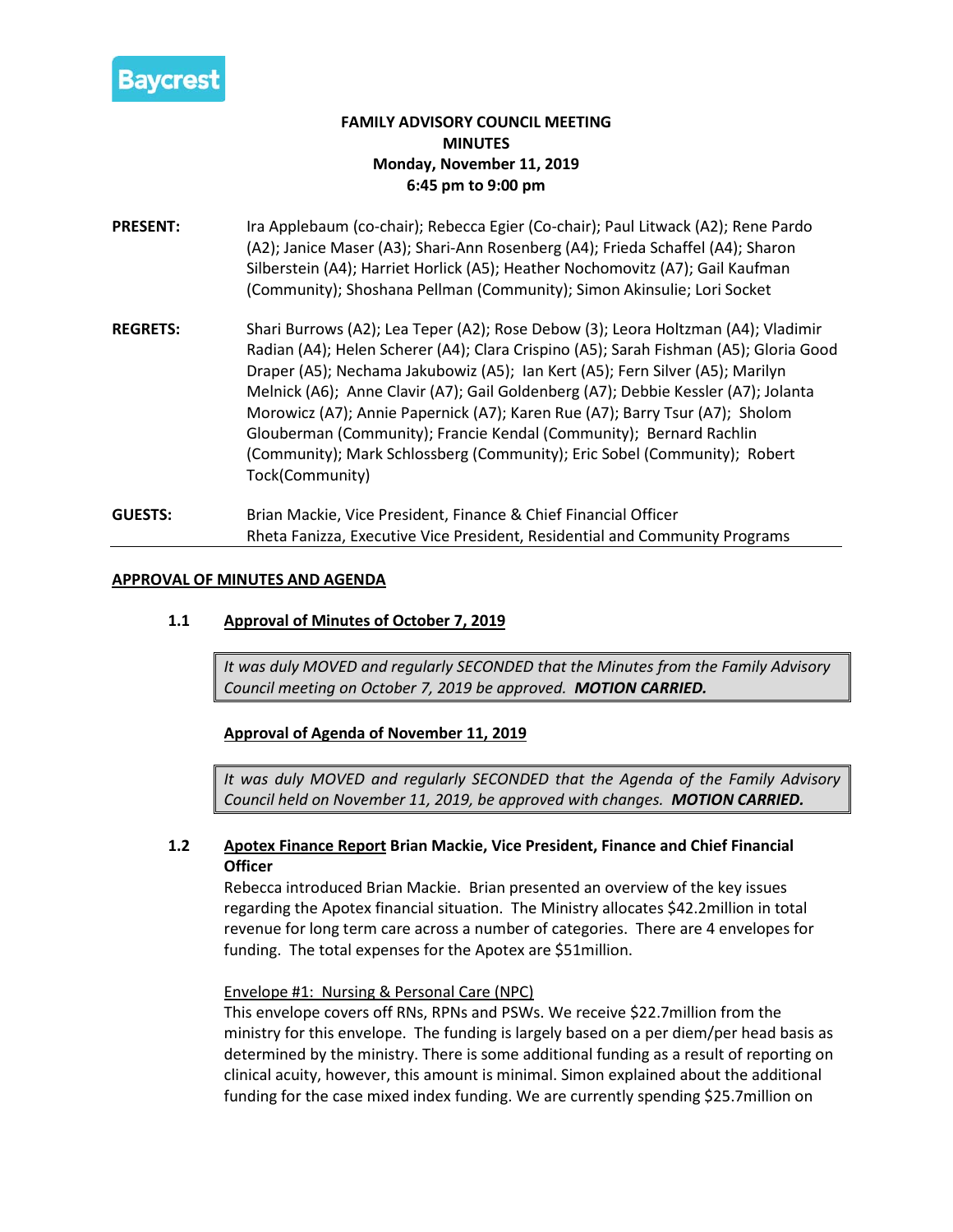**Family Advisory Council Minutes of November 11, 2019 Page 2**

> nursing and personal care (NPC), resulting in a deficit of \$3million. The primary reason is wage levels.

#### Envelope #2: Program and Support Services (PSS)

This envelope covers off areas such as rehab, allied health, social work, recreation, physiotherapy. We receive \$2.6million from the ministry for this envelope. This envelope breaks even with expenses paid from it.

#### Envelope #3: Raw Food

This envelope covers off only the food, and not the kitchen staff. We receive \$1.6million from the ministry for this envelope. Our raw food expenses are over by \$1.2million. The ministry does not fund us extra for kosher food.

#### Envelope #4: Other Accommodations (PSS)

This envelope covers off areas such as environmental and food services. We receive \$15.3million from the ministry for this envelope. The expenses which are paid from this envelope are about \$4.6million over. This is due to a \$1.5million salary differential for environmental and food services staff, as well as other expenses such as private rooms, access to medical services, size of our facility and our arts program.

The first three envelopes must be spent completely on the areas identified in the envelope. There is some flexibility in the  $4<sup>th</sup>$  envelope as to where we can spend the funds. For next year, we expect our funding from the ministry to be reduced by about \$1million. We also have to account for an increase in expenses due to wage raises for the staff, as well as the cost for kosher foods. We fund the Apotex deficit by many different ways including using the parking fees received as well as foundation funds and hospital surplus.

Another challenge we are facing, aside from the operating deficit, is that the building is now 20 years old and we do not have a reserve fund put aside to pay for repairs needed. For example, the heating loop was recently repaired and we had to borrow the funds for this. Finally we also have long term debt. As we work on a plan, FAC will be advised of the impact on services.

### **1.3 Apotex Update Simon Akinsulie**

#### PSW Recruitment

We have completed the recruitment of new PSWs in the Apotex. Our goal is to have all the PSWs complete their orientation by the end of November. We still have some agency staff employed until all our staff are trained.

#### Registered Staff – Leadership training

We are continuing with our leadership training for all our registered staff, including RNs and RPNs. The training program lasts 8 weeks and we will be putting all the registered staff through the program.

### Flu Shots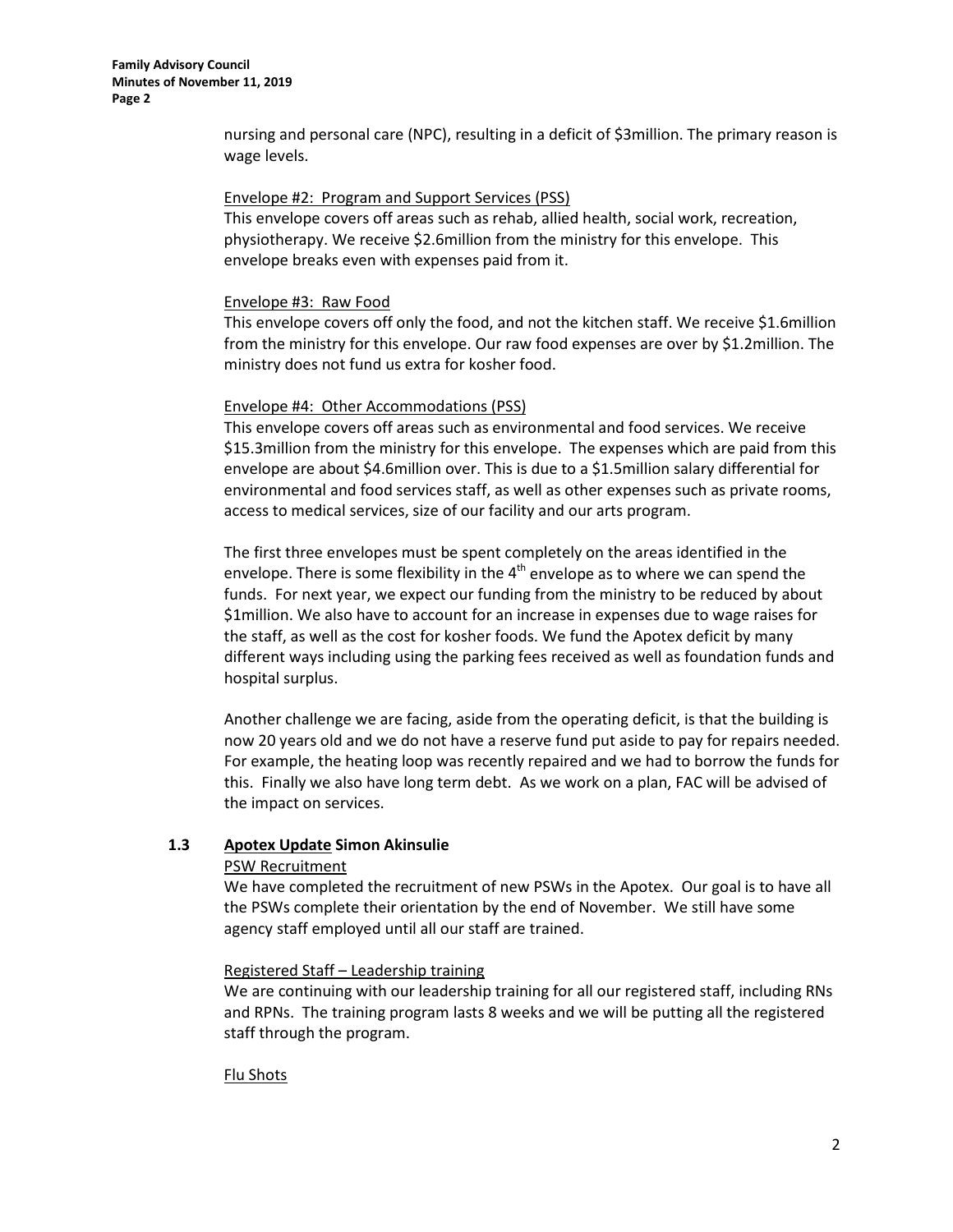We have started giving our residents and our staff their flu shots. Simon will provide an update at an upcoming meeting.

### Seniors Quality Leap Initiative (SQLI)

Simon and Lisa will be attending an upcoming SQLI meeting this month. This is a group composed of high performing seniors care organizations across Canada and US. The focus of this meeting will be on purposeful rounding, where the PSWs check on the residents at regular intervals.

### New Infection Control Practitioner

We just hired our new Infection Control Practitioner for the Apotex. His name is Satyajeet Bhoite.

# Environmental Service contractors

Simon has spoken with the environmental services contractors about the service we are receiving. They will be conducting more auditing of their janitors to ensure that the service is of the quality and standard expected of them. Our expectation is that we should see an improvement over the next few weeks.

# Point Click Care

# **ACTION**:

*1. Lori to add Point Click Care update to next agenda and invite IT.*

### Time and Attendance Package

We are in the process of reviewing Time and Attendance programs. Simon will present more information at an upcoming meeting.

# **1.4 Other All**

### FAC Chair

Ira has advised that he will be stepping down as co-chair of the FAC. If you are interested in the position of becoming a co-chair, you can contact Ira directly. Rebecca thanked Ira for all his hard work.

### **2.0 NEXT MEETING**

The Family Advisory Council will next meet on Monday December 9, 2019 at 6:45pm in the Exton Boardroom.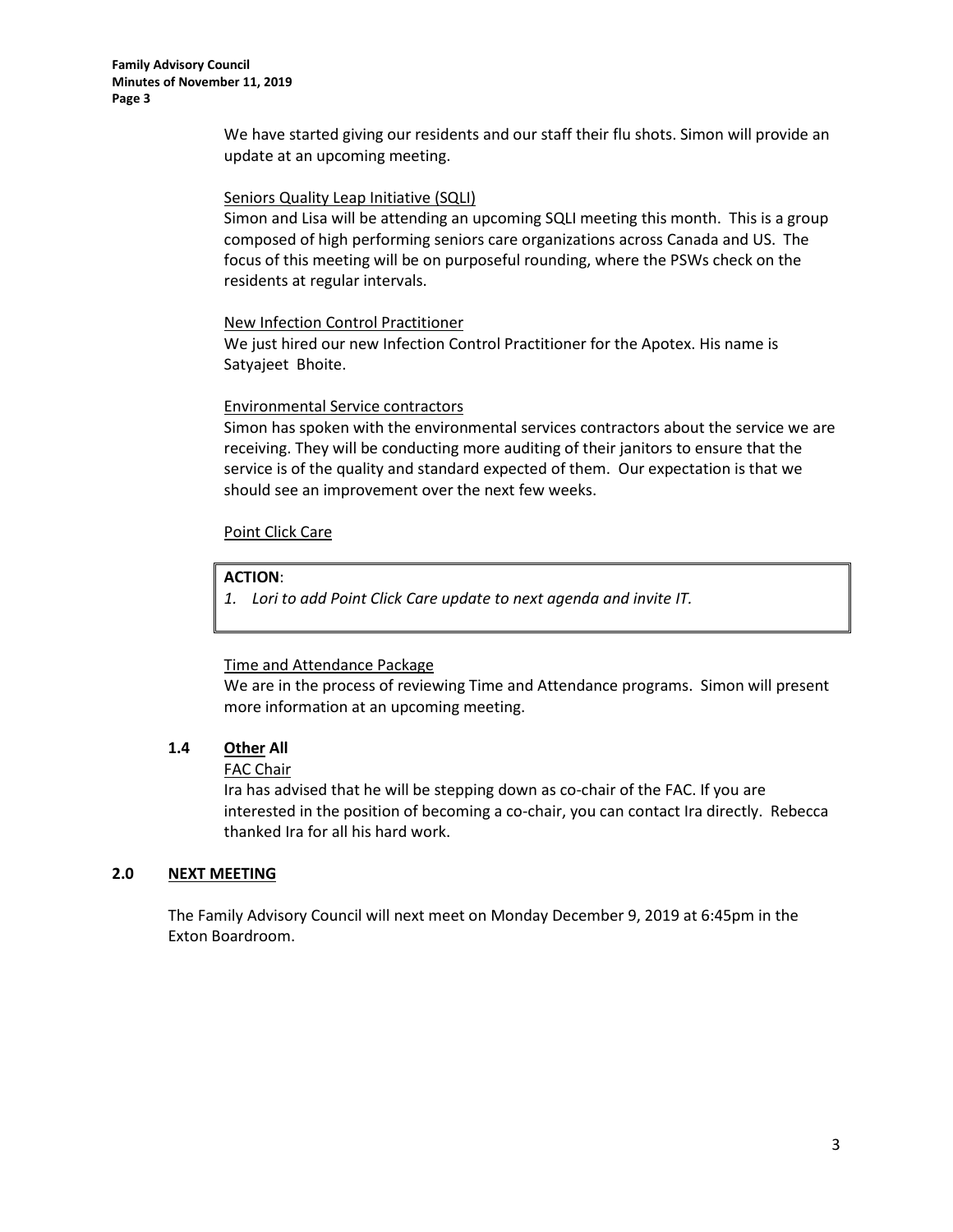

# **FAMILY ADVISORY COUNCIL MEETING MINUTES Monday, December 9, 2019 6:45 pm to 9:00 pm**

- **PRESENT:** Ira Applebaum (co-chair); Rebecca Egier (Co-chair); Janice Maser (A3); Vladimir Radian (A4); Shari-Ann Rosenberg (A4); Harriet Horlick (A5); Heather Nochomovitz (A7); Sholom Glouberman (Community); Gail Kaufman (Community); Francie Kendal (Community); Jolanta Morowicz (Community); Bernard Rachlin (Community); Eric Sobel (Community); Simon Akinsulie; Lori Socket
- **REGRETS:** Shari Burrows (A2); Paul Litwack (A2); Rene Pardo (A2); Lea Teper (A2); Rose Debow (3); Leora Holtzman (A4); Frieda Schaffel (A4); Helen Scherer (A4); Sharon Silberstein (A4); Clara Crispino (A5); Sarah Fishman (A5); Gloria Good Draper (A5); Nechama Jakubowiz (A5); Ian Kert (A5); Fern Silver (A5); Marilyn Melnick (A6); Anne Clavir (A7); Gail Goldenberg (A7); Debbie Kessler (A7); Annie Papernick (A7); Karen Rue (A7); Barry Tsur (A7); Shoshana Pellman (Community); Mark Schlossberg (Community); Robert Tock(Community)
- **GUESTS:** Shadan Fallahi, Client Safety and Risk Management Officer Andrew Pigou, Program Director, e-Health Dr. Andrea Moser, Associate Medical Director and Chief Medical Information Officer Satyjeet Bhoite, Infection Control Practitioner

# **APPROVAL OF MINUTES AND AGENDA**

# **1.1 Approval of Minutes of November 11, 2019** Remove Francie Kendal from Present list. Add Heather Nochomovitz to Present list.

*It was duly MOVED and regularly SECONDED that the Minutes from the Family Advisory Council meeting on November 11, 2019 be approved as amended. MOTION CARRIED.*

# **Approval of Agenda of December 9, 2019**

*It was duly MOVED and regularly SECONDED that the Agenda of the Family Advisory Council held on December 9, 2019, be approved. MOTION CARRIED.*

**1.2 Baycrest Client Safety Shadan Fallahi, Client Safety and Risk Management Officer** Shadan distributed copies of the new Safety at Baycrest pamphlet. These pamphlets are included in the new admission package.

Shadan's presentation shared safety incident information as required by the Long Term Care Act. A copy of the presentation will be sent to the FAC members. Shadan's presentation focused on patient safety incidents related to both system failure and provider performance. She reviewed the safety incidents from Q1 and Q2. Two key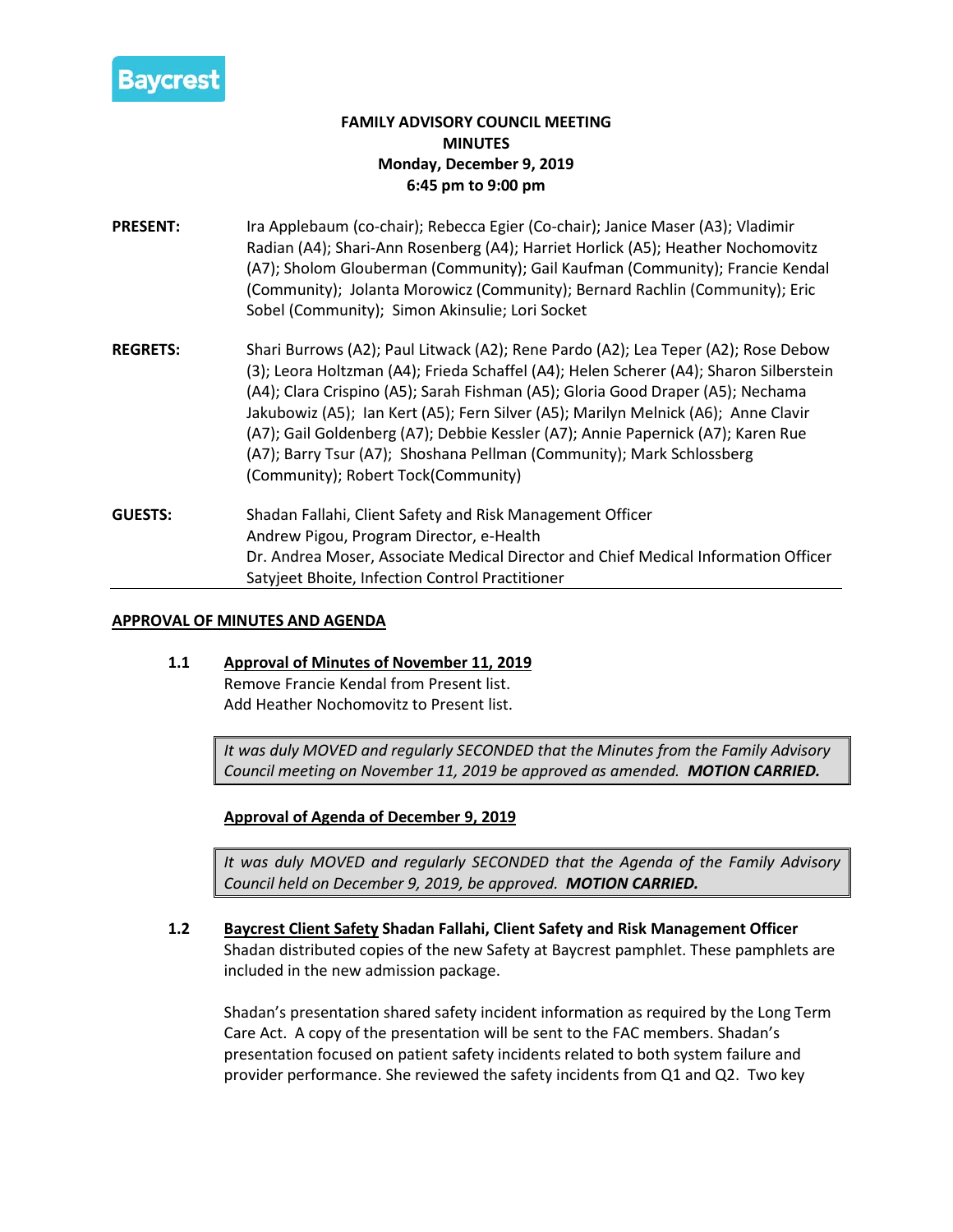themes in Q1 and Q2 are Safe Transfers and Process Improvement for diet orders postreadmission from acute hospitals. Shadan shared the work being done in the Apotex.

# **1.3 PointClickCare (PCC) Update Andrew Pigou and Dr. Andrea Moser**

Andrew Pigou and Dr. Andrea Moser introduced themselves and gave a bit of history regarding the implementation of PCC in the Apotex. A copy of the presentation will be sent to the FAC members. Before PCC, we used a system called Meditech. The presentation compared Meditech with PCC and highlighted the benefits of the new system, including physician electronic orders, access to information, electronic medication administration, the move from paper based to electronic system, and improved reporting and analytics.

# **1.4 Flu Immunization Update 2019 Dr. Satyjeet Bhoite**

Satyjeet presented his report showing that 92% of the Apotex residents have received the influenza immunization. To date, we have not had any cases of influenza in the Apotex. Satyjeet will bring the data on staff immunization to our next meeting.

# **1.5 Apotex Update Simon Akinsulie**

### **Staffing**

The Apotex staffing office is planning for coverage for the holidays. Our pre-booking strategy is to book additional staff, both PSW's and registered staff.

# Policies

We are in preparation for Accreditation in 2020. We are updating all the Apotex policies. Where appropriate, some policies will be brought to FAC for input before submitting for approval by the Apotex Leadership Committee.

### Food Show

We will be having a food show in January which will showcase the new menu.

### Operational Blue Print

The management team has been working on the operational blue print and will continue for the next 12 to 18 months.

### Budgets- Government Announcements

The government has delayed the budget cutbacks in funding until at least April 2020.

### Dining Room Walls

The walls in all the dining rooms are being updated to replace the soft"fuzzy" wall with a hard substance.

# **1.6 Other All**

# FAC Chair

We are looking for a family member to replace Ira as co-chair of the FAC. Please contact either Ira or Rebecca.